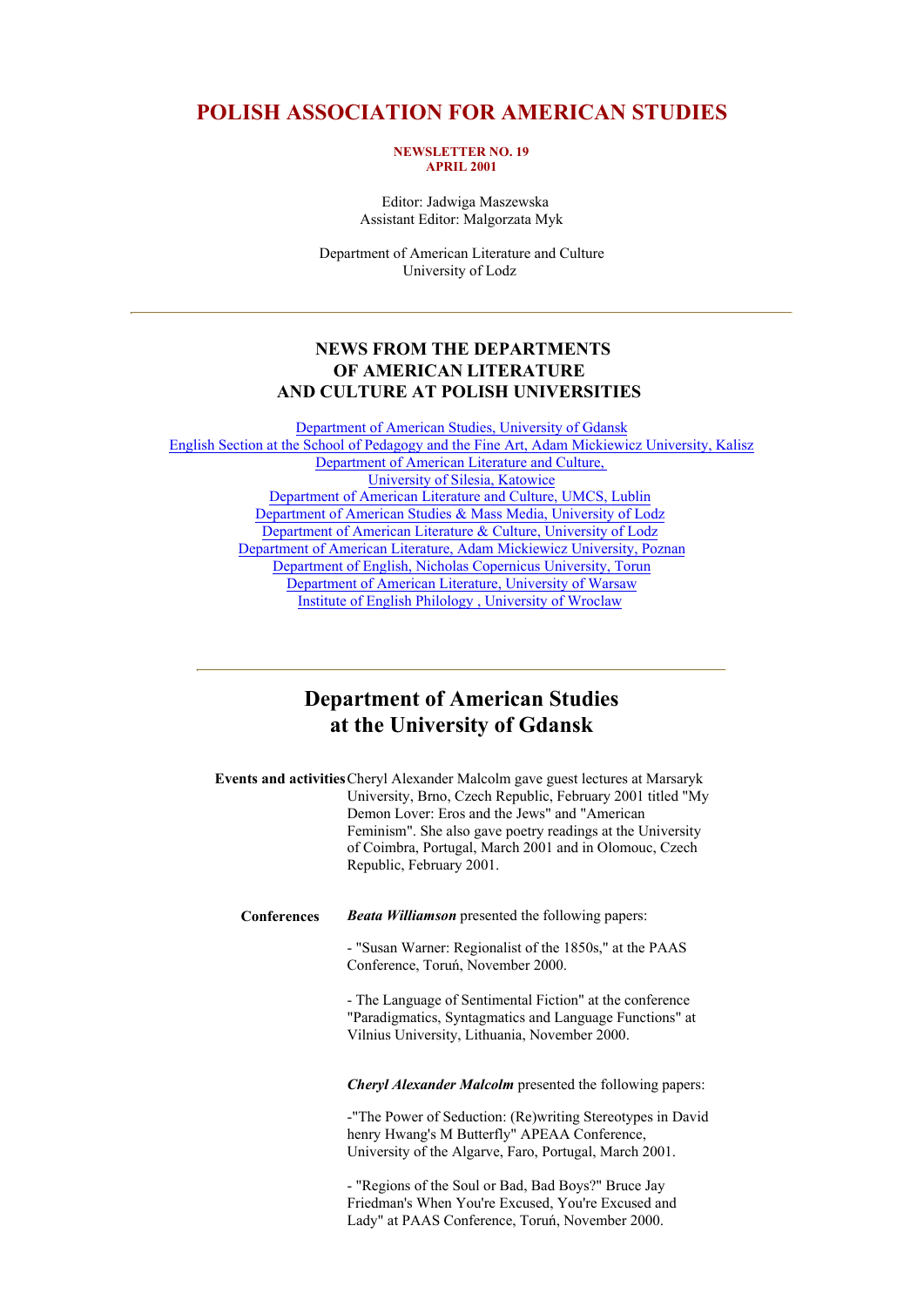|                        | - "Jewish Faith and American Identity: A Literary<br>Perspective" American Studies Colloquium, Palacky<br>University, Olomouc, Czech Republic, September 2000.              |
|------------------------|-----------------------------------------------------------------------------------------------------------------------------------------------------------------------------|
| <b>Guest lecturers</b> | Guest lecturers at the University of Gdańsk were: James<br>Deutsch, Diane Negra, and Jody David Armour.                                                                     |
| <b>Publications</b>    | <b>Beata Williamson</b>                                                                                                                                                     |
|                        | "Teaching 19th-Century Domestic Fiction" in conference<br>proceedings Paradigmatics, Syntagmatics and Language<br><i>Functions 1999</i> , Kaunas, Lithuania, 2000, 269-272. |

# **The English Section at the School of Pedagogy and the Fine Arts, Adam Mickiewicz University, Kalisz**

| <b>Publications</b> | Magdalena Zapędowska |
|---------------------|----------------------|
|                     |                      |

"Reading the Face of the Earth: Traveling into Nature in Henry David Thoreau's A Week on the Concord and Merrimack Rivers and Seweryn Goszczyński's Diary of a Journey to the Tatras," in Rivers and the American Experience, ed. Jerzy Durczak, Lublin: Maria Curie-Skłodowska University Press, 2000, 145-159.

# **Department of American Literature and Culture University of Silesia, Katowice**

|                    | Events and activities Paweł Jędrzejko successfully defended his Ph.D. dissertation<br>in June 2000. He has received a grant from the Eastern<br>Scholar program of the Civic Education Project for<br>developing new courses and methods of teaching. |
|--------------------|-------------------------------------------------------------------------------------------------------------------------------------------------------------------------------------------------------------------------------------------------------|
| <b>Conferences</b> | <b>Krzysztof Kowalczyk-Twarowski delivered 4 papers</b><br>concerning regionalism at conferences in Frankfurt am<br>Mein, Bergen, Helsinki, and Toruń.                                                                                                |
|                    | <b>Tomasz Sikora</b> presented a paper titled "Wild as a Hawk's<br>Dream": Towards an Ecology of Cyberspace" at the<br>American Studies Association Conference, Detroit, October<br>2000.                                                             |
|                    | <i>Aleksandra Podgorniak</i> presented a paper titled "Versions"<br>of Alchemical Realism in Ethnic American Fiction" at the<br>MELUS Conference, Knoxville, March 2001.                                                                              |
|                    |                                                                                                                                                                                                                                                       |

**Publications** The second volume of the 1998 PAAS conference proceedings *New Shape of Ethics: Reflections on Ethical Values in Post(?)Modern American Cultures and Societies*, edited by Teresa Pyzik, has recently been published.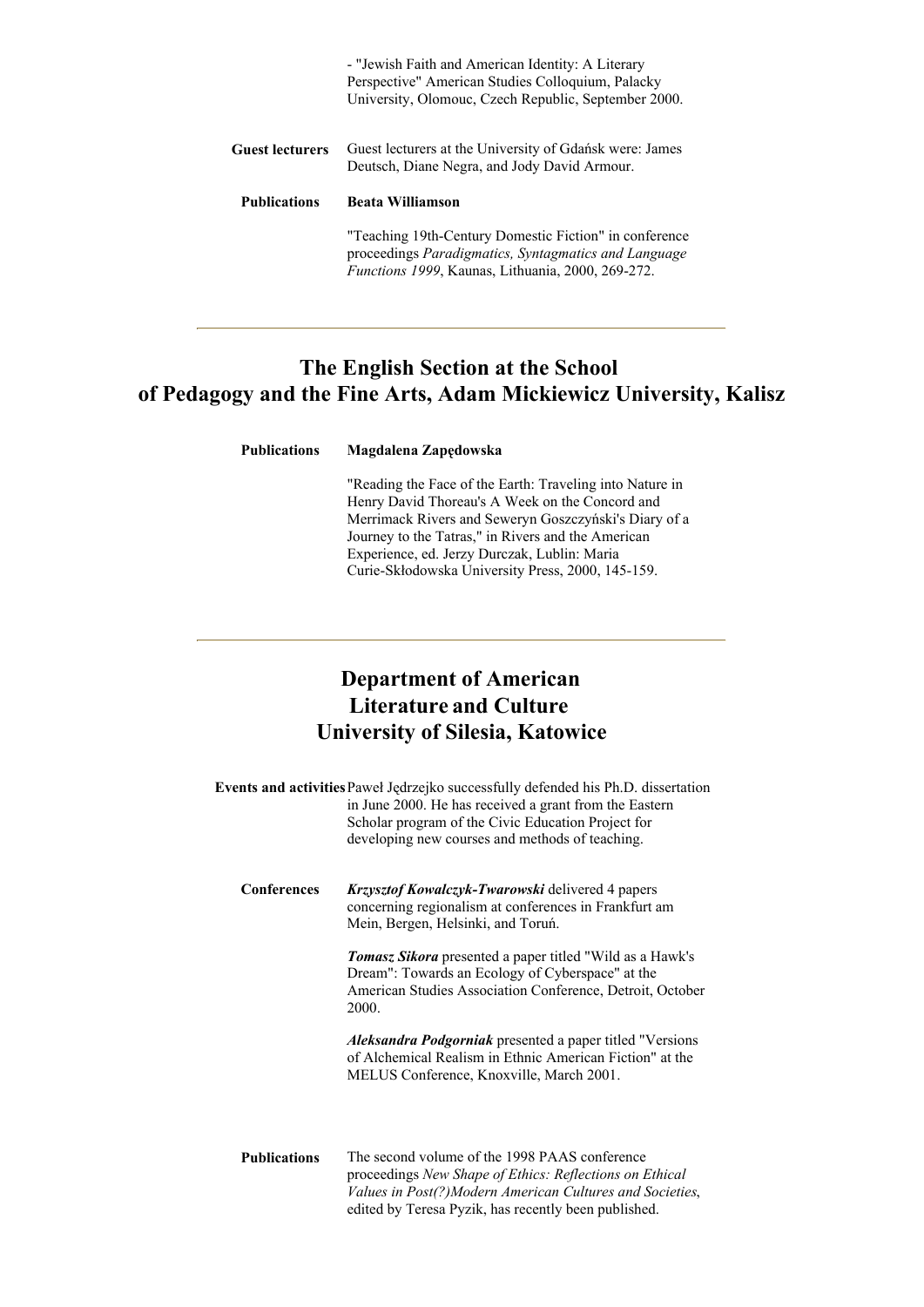We invite colleagues from other American Studies centers to submit article proposals (in Polish) to be considered for publication in a new book series project that we currently working on, entitled "Wielkie Tematy Literatury Amerykańskiej." The subject of the first volume is "Bóg, Wiara, Religia."

# **Department of American Literature and Culture UMCS Lublin**

#### **American Icons - Workshop/Seminar**

Between 9 and 11 February 2001 Department of American Literature and Culture in Lublin organized a workshop/seminar devoted to American Icons. The third in the series, the event was attended by 51 young educators from teacher training colleges and American Studies departments in Poland. The main guests and lecturers of the seminar were Sinda Gregory and Larry McCaffery (both San Diego State University); Joanna Durczak and Jerzy Kutnik (both Maria Curie-Skłodowska University) also delivered three lectures. Traditionally, the seminar sessions were supplemented by multimedia presentations, which gave the participants an opportunity to verify theoretical knowledge presented in the workshops. The participants again received a specially designed CD-ROM containing extensive visual and textual material related to such American icons as The Alien, the Cowboy, the Indian, the Car, the Detective, and the Flag. The workshop was made possible by a generous grant from USIS in Warsaw. A similar event is planned for the next year.

#### **Frankfurt-Lublin Co-Teaching Seminar and Student Conference**

In the winter semester of 2000/2001 a co-teaching seminar in American Literature was organized by Christa Buschendorf from the Zentrum für Nordamerika-Forschung at Johann Wolfgang Goethe-Universität in Frankfurt am Main and Joanna Durczak from the Department of American Literature and Culture at Maria Curie-Skłodowska University. The seminar, titled "Walking in the Wilderness" devoted to American attitudes to nature as they have changed over time, culminated with a three-day student conference organized by Christa Buschendorf in Frankfurt and sponsored by Goethe University. The meeting gave all the participants an opportunity to read their papers to an international audience and to exchange views on the authors, painters, and the problems they had studied during classes.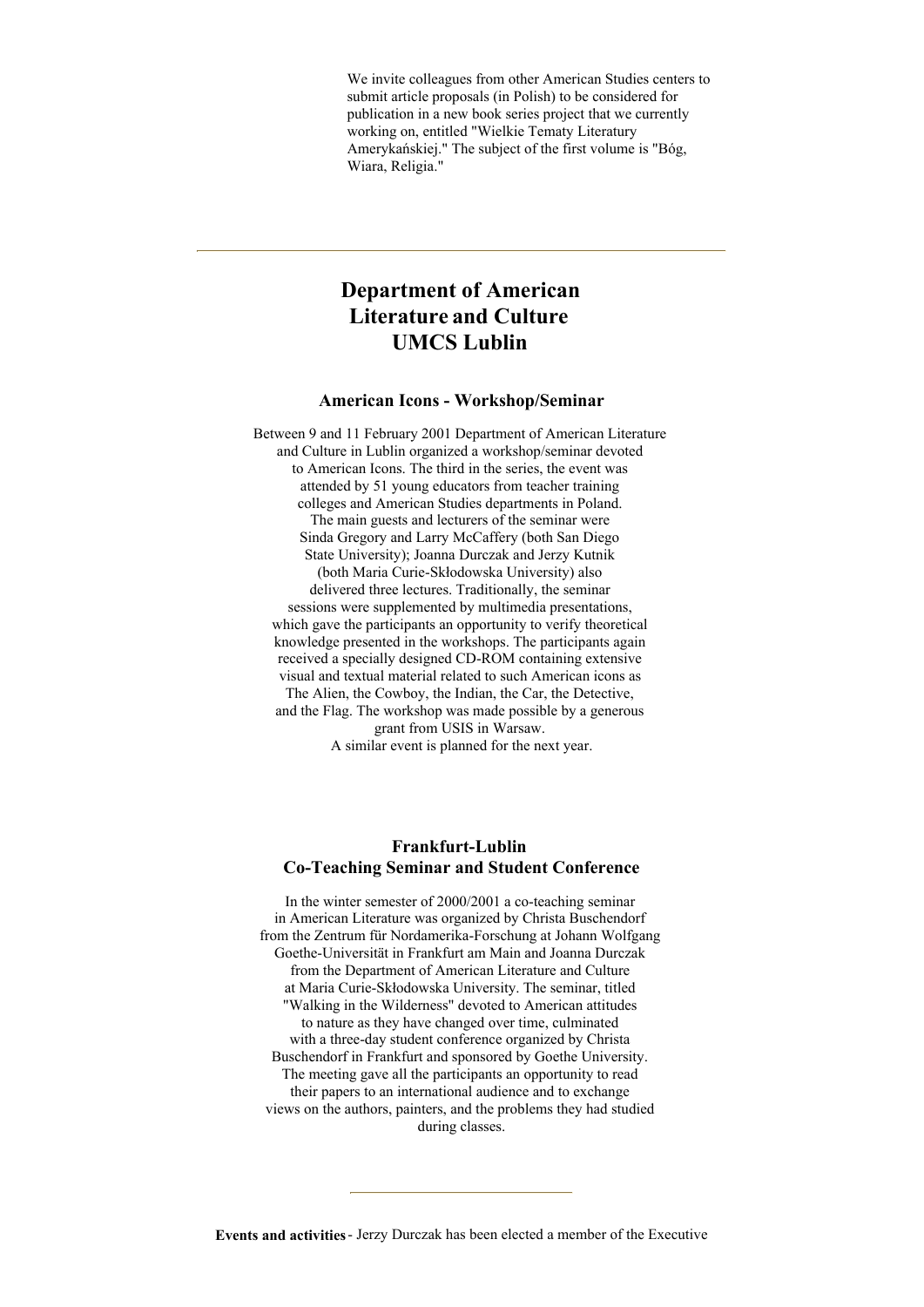|                        | Council of International American Studies Association.                                                                                                                                                                                                         |
|------------------------|----------------------------------------------------------------------------------------------------------------------------------------------------------------------------------------------------------------------------------------------------------------|
|                        | - In March 2001, Jerzy Kutnik took part in the meeting of<br>national representatives to the European Association for<br>American Studies in Izmir, Turkey.                                                                                                    |
|                        | - Bianka Zarzycka took part in the CAAR Conference<br>"Crossroutes: The Meanings of 'Race' for the 21st Century"<br>in Caligari, Italy, where she presented a paper titled<br>"Shackles of the Past. Contemporary American South and<br>the Confederate Flag." |
|                        | The Department WWW page is up! Please visit us at:<br>http://klio.umcs.lublin.pl/~ptsazlka/dalc/dalc.htm                                                                                                                                                       |
| <b>Guest lecturers</b> | Jody David Armour (University of Southern California, Los<br>Angeles) presented a lecture titled "Hip hop-race-law."                                                                                                                                           |
| <b>Publications</b>    | <b>Jerzy Durczak</b>                                                                                                                                                                                                                                           |
|                        | Rivers and the American Experience, ed., Lublin: Maria<br>Curie-Skłodowska University Press, 2000.                                                                                                                                                             |
|                        | "The Third Way: Gloria Anzaldua's Autobiographical<br>Manifesto" in Alfred Hornung, William Boelhower, eds.,<br>Multiculturalism and the American Self, Heidelberg: C.<br>Winter, 2000, 273-282.                                                               |

Review of Neil Campbell, *The Cultures of the American New West*, AMERICAN STUDIES IN EUROPE, 45, September 2000, 30.

# **Department of American Studies and Mass Media (AMS) University of Lódz**

- **New Faculty** *Piotr Skurowski* has joined the ASM faculty. This semester he is teaching courses 'Violence in American Culture' and 'Transatlantic Encounters'.
- **Visiting Professors** *Robin Larsen* from California State University at San Bernardino is spending the spring semester at ASM as a Fulbright Scholar. She is a professor in communication studies and specializes in journalism and film. She is teaching courses in 'The Literature and Documentary of American Journalism, Race, Class, Gender in US Media', 'American Film History.'

*Yanick Farmer*, a Sorbonne University Ph.D., has been with the Center for Canadian Studies at ASM since November 2000.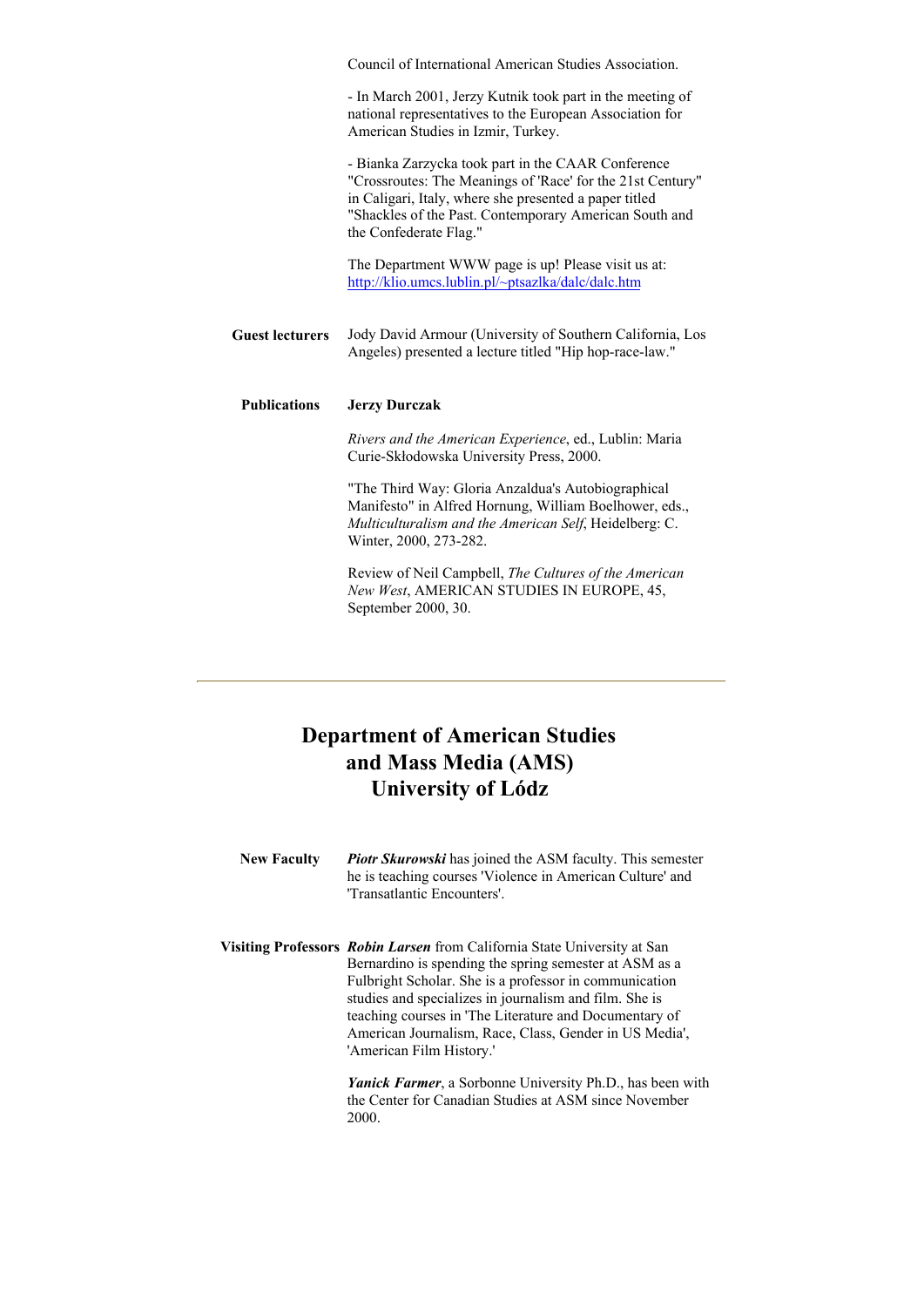- **Guest lecturers** Janice Weiner, Deputy Political Counselor, and Michael Dodman, Deputy Economic Counselor from the American Embassy in Warsaw visited ASM on March 8, 2001. They participated in a debate "US-Polish Relations in the Context of the European Union Enlargement."
- **Events and activities** *Ewa Brzezińska* participated in an "Annual Meeting of International Leadership Association" in Toronto, Canada, on November 3-5, 2000.

- *Wiesław Oleksy* presented papers "Managing Academic Correspondence" and "American Credit Systems vis a vis ECTS" at an international conference "Managing International Cooperation" organized by the Jagiellonian University in Krynica on November 6-10, 2000.

- *Agnieszka Borkowska* presented a paper "'How Do We Deal with the Other?': Los Angeles in Falling Down and Grand Canyon" at the 10th Annual Polish Association of American Studies Conference: "The Local Colors of the Stars and Stripes", organized by Nicholas Copernicus University in Toruń on November 19-22, 2000.

- *Piotr Wajszczyk and Jarosław Wojcieszek* participated in a Multilateral Workshop "EU-Enlargement and Social Policy" organized by the University of Applied Sciences Merseburg in Magdeburg, Germany, on November 27 - December 1, 2000.

- *Elżbieta H. Oleksy* presented a paper titled "Postmodernist International Studies" at a conference on research in and teaching of international relations at Polish universities, organized by the Polish Institute of International Relations (PISM) in Warsaw in December 2000.

- *Elżbieta H. Oleksy* visited the University of California at Berkeley, February 4-19. She gave lectures to faculty and students of the Departments of: History, Film Studies, Slavic Studies, and Women's Studies.

- *Elżbieta Durys* participated in a Final Dissemination Conference "Tools for Quality Assurance in Polish Universities," organized by the University of Wrocław in Jelenia Góra on February 15-17, 2001.

- *Agnieszka Borkowska* participated in a workshop/seminar "American Icons" in Puławy organized by the American Embassy in Warsaw and Maria Curie-Skłodowska University in Lublin on February 9-11, 2001.

- *Ewa Brzezińska* participated in a conference "Human Resources Management" organized by Polish Human Resources Management Association in Warsaw on March 1-2, 2001.

**Special programs** 70 students are continuing the second semester of the MA Special Program in American Studies and Mass Media directed by Wiesław Oleksy.

**Publications Ewa Brzezińska and Anna Paszkowska-Rogacz** *Kształtowanie Relacji Pracowniczych* (Organizational Behavior), Łódź: PAM Center, 2001.

#### **Elżbieta H. Oleksy**

"American Feminism and Pedagogy," *American Studies*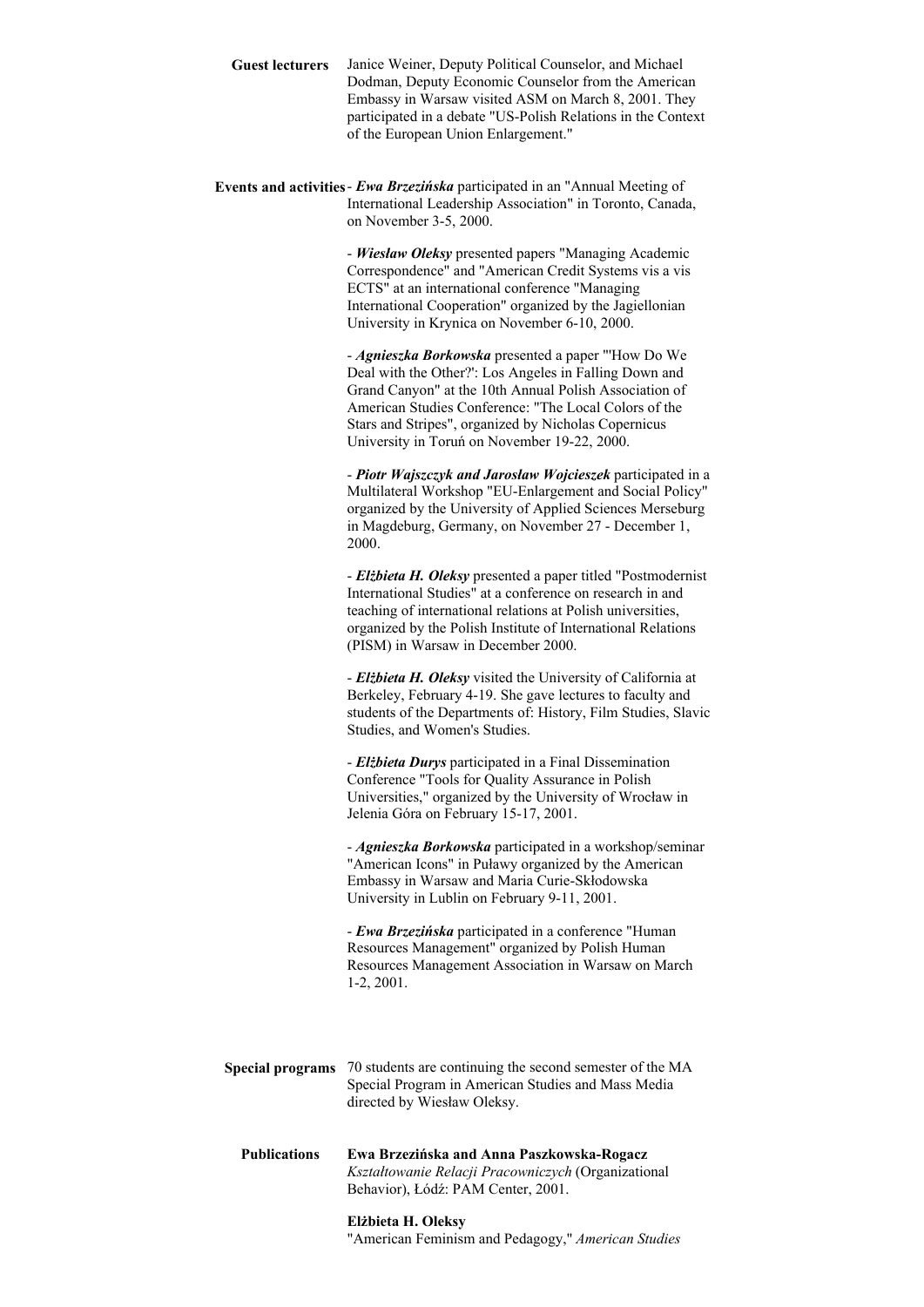*International*, George Washington University, Washington, DC, Vol XXXVIII, No 3, October 2000.

"Gender-Theatre-Cinema," *The European Journal of Women's Studies*, London: SAGE Publications, Vol. 6, 2000, 501-502.

"Towards an Evaluation of Women's Studies Teaching Manuals in Europe," in Rosi Braidotti and Esther Vonk, eds., *The making of European Women's Studies*, ATHENA, 2000.

#### **Wiesław Oleksy**

"The Role of Higher Education in the Development of Poland's Democracy and Market Economy," in Matthew S. McMullen, James E. Mauch, Bob Donnorummo, eds., *The Emerging Markets and Higher Education: Development and Sustainability*, New York and London: Routledge/Falmer, 2000, 75-96.

*Perspectives and Challenges of Higher Education*, ZAMM Press, University of Łódź: 2000.

"Polish Higher Education in Transition," in *Perspectives and Challenges of Higher Education*, 75-87.

"Interdisciplinary American Studies at the University of Łódź'" in *Perspectives and Challenges of Higher Education*, 183-189.

# **Department of American Literature and Culture, University of Lodz**

| <b>New Deegress</b> | Jadwiga Maszewska's degree of doktor habilitowany has<br>been confirmed by CKK. Her book titled Between Center<br>and Margin. Contemporary Native American Novelists<br>Leslie Marmon Silko and Louise Erdrich can still be<br>obtained from Łódź University Publishers (Wydawnictwo<br>Universytetu Łódzkiego).                                              |
|---------------------|---------------------------------------------------------------------------------------------------------------------------------------------------------------------------------------------------------------------------------------------------------------------------------------------------------------------------------------------------------------|
|                     | Grzegorz Kość has successfully defended his Ph.D.<br>Dissertation on Robert Lowell titled An Unconfortable<br>Epigone of the Grands Maitres: Robert Lowell between<br><i>Modernism and Postmodernism.</i> Readers of the dissertation<br>(Maria Edelson UL, Joanna Durczak UMCS, Stephen<br>Tapscott MIT) have unanimously recommended it for<br>publication. |
| <b>Conferences</b>  | John Crust, Karolina Kwasik, Izabella Penier and Agnieszka<br>Salska presented papers at the November PAAS Conference<br>in Toruń.                                                                                                                                                                                                                            |
| <b>Activities</b>   | - Following the example of Warsaw, from the 15th to 17th<br>of May the city of Łódź is featuring a Festival of<br>Scholarship (Festival Nauki) to which members of our<br>Department are contributing presentations on ethnic and<br>regional writing and on the interplay between poetry and the<br>visual arts in the US.                                   |

- John Crust and Steward McKinley, in coordination with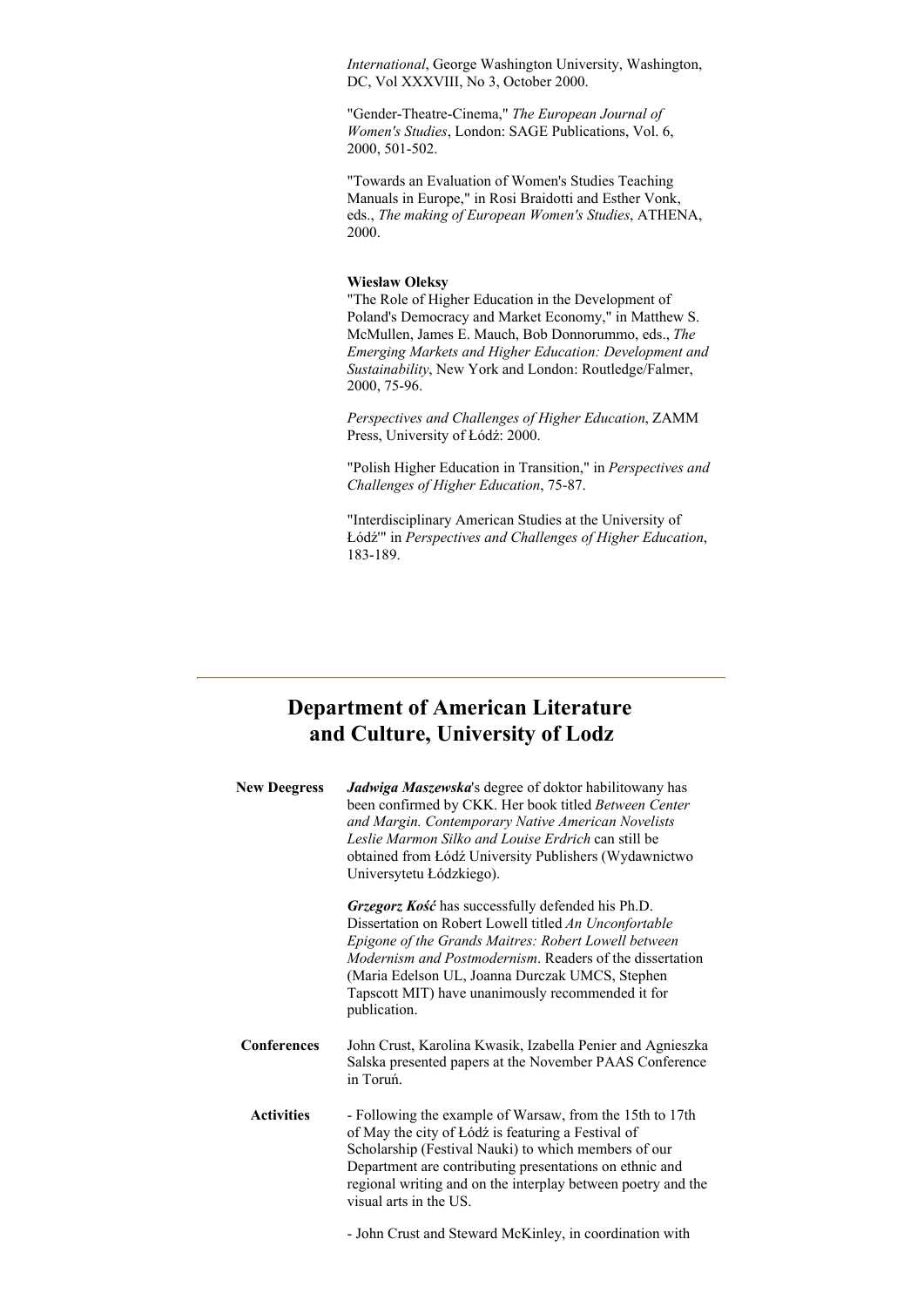|                     | the Department of the Institute of English Studies, organized<br>a team of students and faculty that took part in Łódź<br>clean-up effort to paint over anti-Semitic graffiti. On March<br>21, more than 50 students and instructors armed with paint<br>brushes and paint, took to the streets in sub-zero temperature<br>to participate in the city's second annual Day of Tolerance<br>(Dzień Kolorowej Tolerancji). The event included<br>discussion, concerts, as well as a photo and film exhibition.<br>Day of Tolerance, sponsored by the Municipal Government<br>and the Local Media, began last year in response to a<br>published letter written by the Union of Former Łódź<br>Residents in Israel concerning the swastikas and<br>anti-Semitic slogans graffitied on the city walls. |
|---------------------|---------------------------------------------------------------------------------------------------------------------------------------------------------------------------------------------------------------------------------------------------------------------------------------------------------------------------------------------------------------------------------------------------------------------------------------------------------------------------------------------------------------------------------------------------------------------------------------------------------------------------------------------------------------------------------------------------------------------------------------------------------------------------------------------------|
|                     | - Kacper Bartczak is spending the current academic year as a<br>Fulbright Fellow at Stanford University.                                                                                                                                                                                                                                                                                                                                                                                                                                                                                                                                                                                                                                                                                          |
|                     | - Grażyna Zygadło participated in an exchange program<br>with the University of Idaho, Moscow, Idaho where she<br>spent the fall semester of the academic year 2000/2001. She<br>took courses in Introduction to US Ethnic Literature, Ethnic<br>and Minority Literature, Contemporary Northwest Writers,<br>and History of Women in American Society. She was also<br>doing research for her doctoral dissertation on the works of<br>Sandra Cisneros.                                                                                                                                                                                                                                                                                                                                           |
|                     | - Małgorzata Myk participated in a workshop/seminar<br>"American Icons" in Puławy organized by the American<br>Embassy in Warsaw and Maria Curie-Skłodowska<br>University in Lublin, February 9-11, 2001.                                                                                                                                                                                                                                                                                                                                                                                                                                                                                                                                                                                         |
| <b>Publications</b> | The Łódź Conference volume Apocalypse Now. Prophecy<br>and Fulfilment is in the Press and the editors (Agnieszka<br>Salska and Zbigniew Maszewski) are hoping that it will<br>come out in 2001.                                                                                                                                                                                                                                                                                                                                                                                                                                                                                                                                                                                                   |

# **American Literature Department Adam Mickiewicz University, Poznan**

| Conferences   | <b>Paulina Ambroży and Joseph Kuhn presented papers at the</b><br>PAAS Conference in November 2000. Paulina Ambrozy's<br>presentation was titled "Description without Place? - New<br>England in the Poetry of Wallace Stevens," while Joseph<br>Kuhn spoke on "The Upturned Face: Stephen Crane's 'The<br>Monster' and the Phenomenology of Emmanuel Levinas." |
|---------------|-----------------------------------------------------------------------------------------------------------------------------------------------------------------------------------------------------------------------------------------------------------------------------------------------------------------------------------------------------------------|
| <b>Events</b> | <b>Paulina Ambroży</b> has received a research grant from John F.<br>Kennedy Institute, Free University, Berlin. She will spend<br>four weeks in April and May at the Institute's Library<br>researching for her Ph.D. dissertation on the poetry of<br>Wallace Stevens.                                                                                        |
|               | On April 5, 2001 Marek Wilczyński, who is currently Senior<br>Fulbright Fellow at Harvard University, delivered a lecture<br>in the American Literature and Culture Program of the<br>Harvard Humanities Center. The lecture was titled<br>"Emerson, R.H. Dana, Sr., and the Suppressed American                                                                |

Romanticism."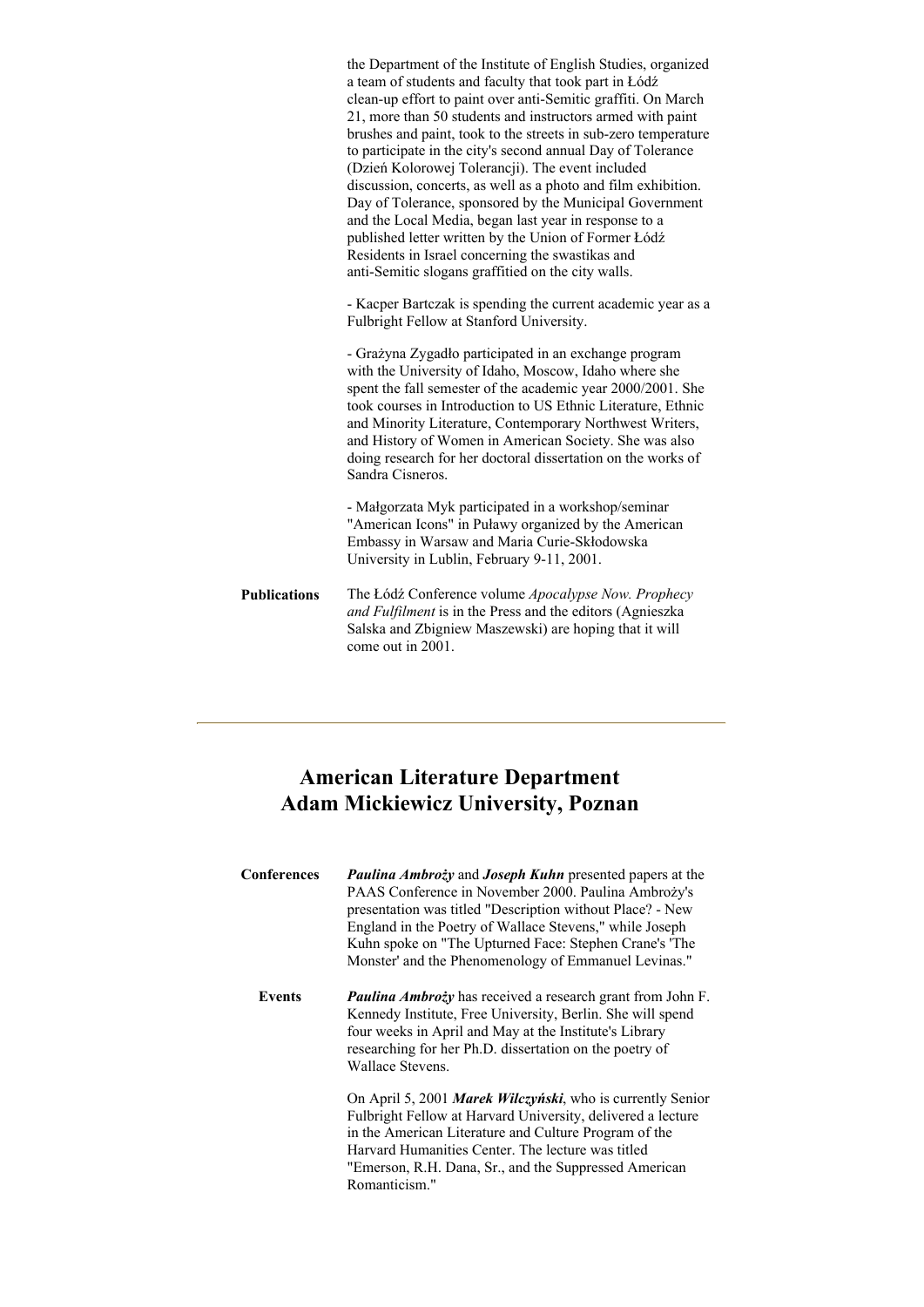# **Department of English Nicolaus Copernicus University, Torun**

| <b>Guest lecturers</b>     | On March 27, William J. Sullivan (Professor at the<br>University of Florida, Gainesville; currently a Fulbright<br>Professor in Wrocław) visited the Department and gave two<br>lectures: "Structuring Narrative in Polish" and "Logic and<br>Relational Networks." |
|----------------------------|---------------------------------------------------------------------------------------------------------------------------------------------------------------------------------------------------------------------------------------------------------------------|
| Conferences &<br>Workshops | <b><i>Jakub Wójcik</i></b> , assistant to the oganizers of two Torun<br>conferences; the PAAS Conference in November 2000 and<br>the upcoming Canadian Conference 2001, attended the<br>seminar/workshop "American Icons" in Puławy, February<br>2001.              |
| Research                   | Mirosława Ziaja-Buchholtz conducted research at the<br>International Youth Library, Germany.                                                                                                                                                                        |

# **American Literature Department University of Warsaw**

**Events and activities**- *Krystyna Mazur* and *Tomasz Basiuk* are co-teaching a course on gay/lesbian writing and queer theory at the American Studies Center in the Spring 2001 semester.

> - In January 2001, *Marek Paryż* defended his doctoral dissertation entitled "Social and Cultural Aspects of Madness in American Literature, 1798 - 1860." The dissertation was supervised by Agata Preis-Smith, and reviewed by Jerzy Durczak and Piotr Skurowski.

- American Literature Sections and the Section of Culture are participating in an American Embassy project "The Civil Rights Movement in the United States." Faculty members proposed courses which are devoted to the civil rights and black arts movements. Thanks to the generous support of the Cultural Attaché, Tania Chomiak-Salvi, they also invited eminent speakers from such diverse disciplines as law, history, and literature to speak on topics related to the civil rights and culture.

**Conferences & speeches** *Tomasz Basiuk* gave a paper on the relationship between fiction and autobiography in Edmund White's gay short story "Skinned Alive" at the PAAS Conference in Toruń in November 2000.

> *Tomasz Basiuk* together with *Małgorzata Grzegorzewska* visited the English Institute at Hamburg University, where they gave talks at a faculty seminar. Tomasz Basiuk spoke on William Gaddis' *A Frolic of His Own*.

*Jerzy Sobieraj* gave a paper on regionalism and the South at the PAAS Conference in Toruń in November 2000.

*Ewa Łuczak* presented a paper at the biennial conference of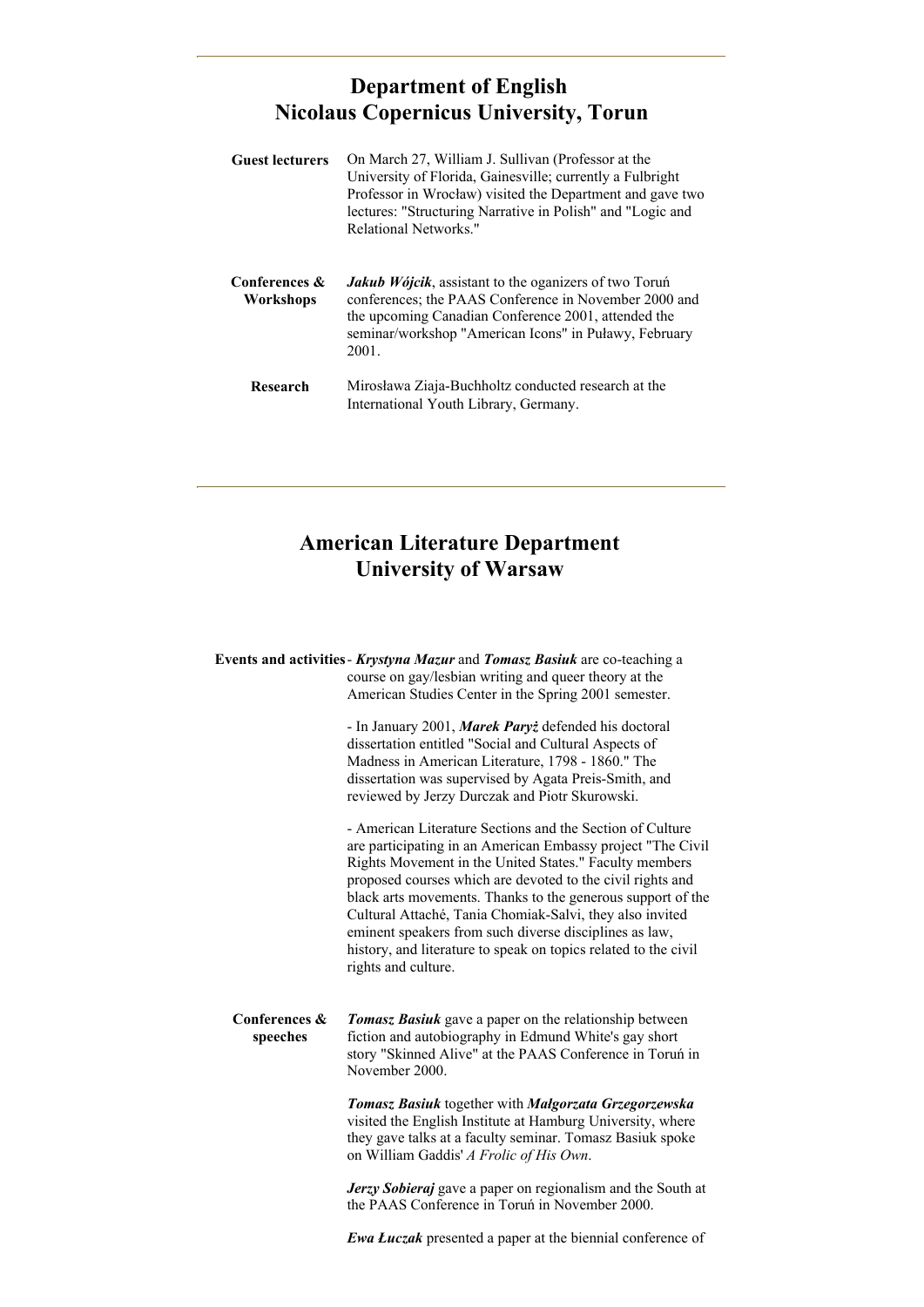Collegium for African American Research in Caligari, Italy in March 2001.

**Visits** *Jody David Armour*, the author of *Negrophobia and Reasonable Racism. The Hidden Cost of Being Black in America* talked about "Stereotypes, Prejudice and Political Correctness" at the Institute of English, University of Warsaw.

> *Shelley Armitage* of the University of Texas at El Paso will teach two intensive courses in the last three weeks of spring semester (May 7 - 26) :

- "Woman's Literature"
- "Reading Across Minority Discourses"

#### **Publications Marek Paryż**

"'Bez Przebaczenia' Clinta Eastwooda," *Tygiel Kultury*, 10-12 (2000).

"The Domain of Discourse: Madness and American Writing in the First Half of the Nineteenth Century" in *American, British and Canadian Studies*, Lucian Blaga University of Sibiu, vol. 3, 2000, 5-23.

#### **Jerzy Sobieraj**

"Civil Rights, Politics, and Freedmen in the Literature of Reconstruction," *Prawa Człowieka*, 7 (2000).

#### **Nancy Burke**

*Mirrors of Memory*, Łódź: Wydawnictwo Biblioteka, 2000.

*Selected Poetry of Nancy Burke* (in English with Russian Translations), Voronezh: 2000.

"Urban Space: the City as Depicted in American and Canadian Literatures," in *Aspects of Interculturality*, Vienna: University of Vienna Press, 2000.

## **The Institute of English Philology University of Wroclaw**

**Activities** Since the Fall of 1999, **Dominika Ferens** and **Agnieszka Zembrzuska**, a doctoral student at the Department of Philosophy, have been coordinating the Interdisciplinary Gender Studies Group at the University of Wrocław. The group came together around an open lecture series on gender and sexuality. Its goals are to promote and legitimate gender studies, gay and lesbian studies and queer theory, to encourage interdisciplinary research, and to integrate students and teachers. During the past three semesters the group hosted 24 lecturers from various departments at the University of Wrocław, as well as other universities in Poland and abroad. This year's guests include: Tomasz Basiuk (English Philology, Warsaw), Chris Caes (Slavic Studies and Film, U.C. Berkeley), Bożena Chołuj (German Philology and Gender Studies, Warsaw), Dobrochna Kałwa (History, Cracow), Joanna Mizielińska (Institute of Philosophy and Sociology, PAN, Warsaw), Elżbieta Pakszys (Philosophy, Poznań), Shana Penn (Open Society Institute, Oakland, California), Anna Płotnicka (performance artist, Wrocław), Agnieszka Rzepa (English Philology,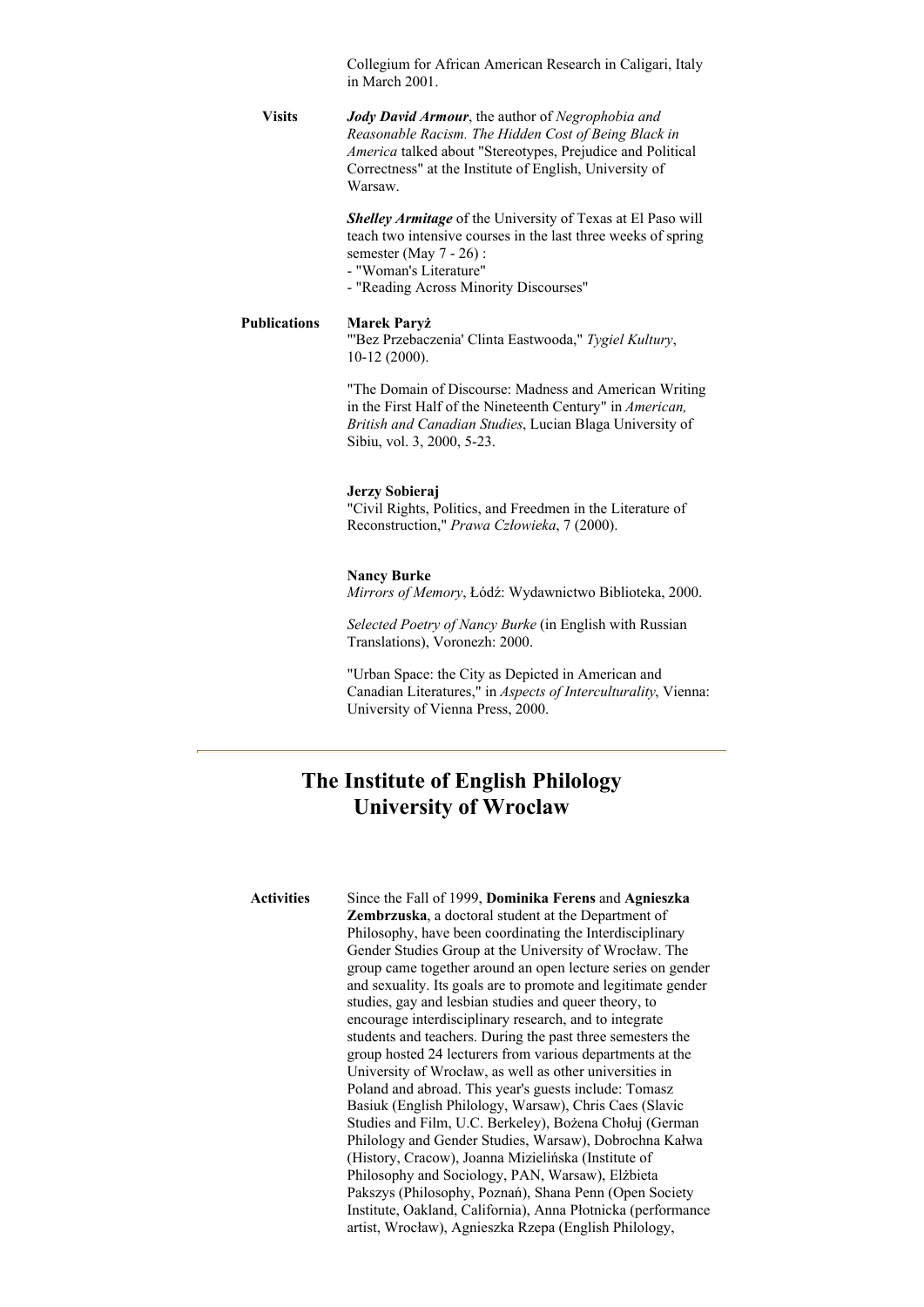Poznań), Agata Żylińska (Polish Philology, Szczecin).

**Research Projects** Since February 2000, **Dominika Ferens** has been working with a team of postcolonial scholars headed by Theo D'haen of the University of Leiden, Netherlands, on a COTEPRA project funded by the EU. The team is designing a colonial and postcolonial literature syllabus to be used across the EU, and editing an anthology of primary texts on which the course will be based. In addition, Dominika Ferens has contributed an essay on Tarzan of the Apes to a collection on popular fiction characters also edited by COTEPRA.

#### **Conferences Dominika Ferens**

"Fit, Fitter, Fittest: Tarzan and the Romance of Eugenics," at "The Local Colors of the Stars and Stripes": International Conference of the Polish Association for American Studies, Toruń, November 2000.

"Passing Into Academia: Attempts to Teach Queer Texts in Wrocław," at the conference "Queer Perspectives: The Growing Pains and Prospects of Queer Studies in Poland and Central/Eastern Europe," Szczyrk, June 2000.

"Winnifred Eaton's 'Japanese' Novels as a Field Experiment," "17th National Association of Asian American Studies Conference," Scottsdale, Arizona, May 2000.

"Staking Claims: Henryk Sienkiewicz and the Chinese in California," "9th International PASE Conference," Gdańsk, March 2000.

#### **Justyna Kociatkiewicz**

"Saul Bellow and the Concept of the Antibildungsroman," "European Literature(s), World Literature(s) and Globalization: International Seminar", Leiden, June 19-23, 2000

"Saul Bellow's Early Novels as Antibildungsroman." PAAS Conference, Toruń, November 19-22, 2000.

#### **FROM THE TREASURER**:

The PAAS bank account is: Bank PKO BP, XV Oddział w Warszawie 05 - 10201156 -123114426 (the old account number cannot be used after January 1, 2001)

### **FROM THE EDITOR:**

The next issue of the PAAS Newsletter can be expected in November 2001. We warmly invite you to share with us any information concerning your research and activities in the field of American Studies. You may use the following address to contact the Newsletter:



Jadwiga Maszewska